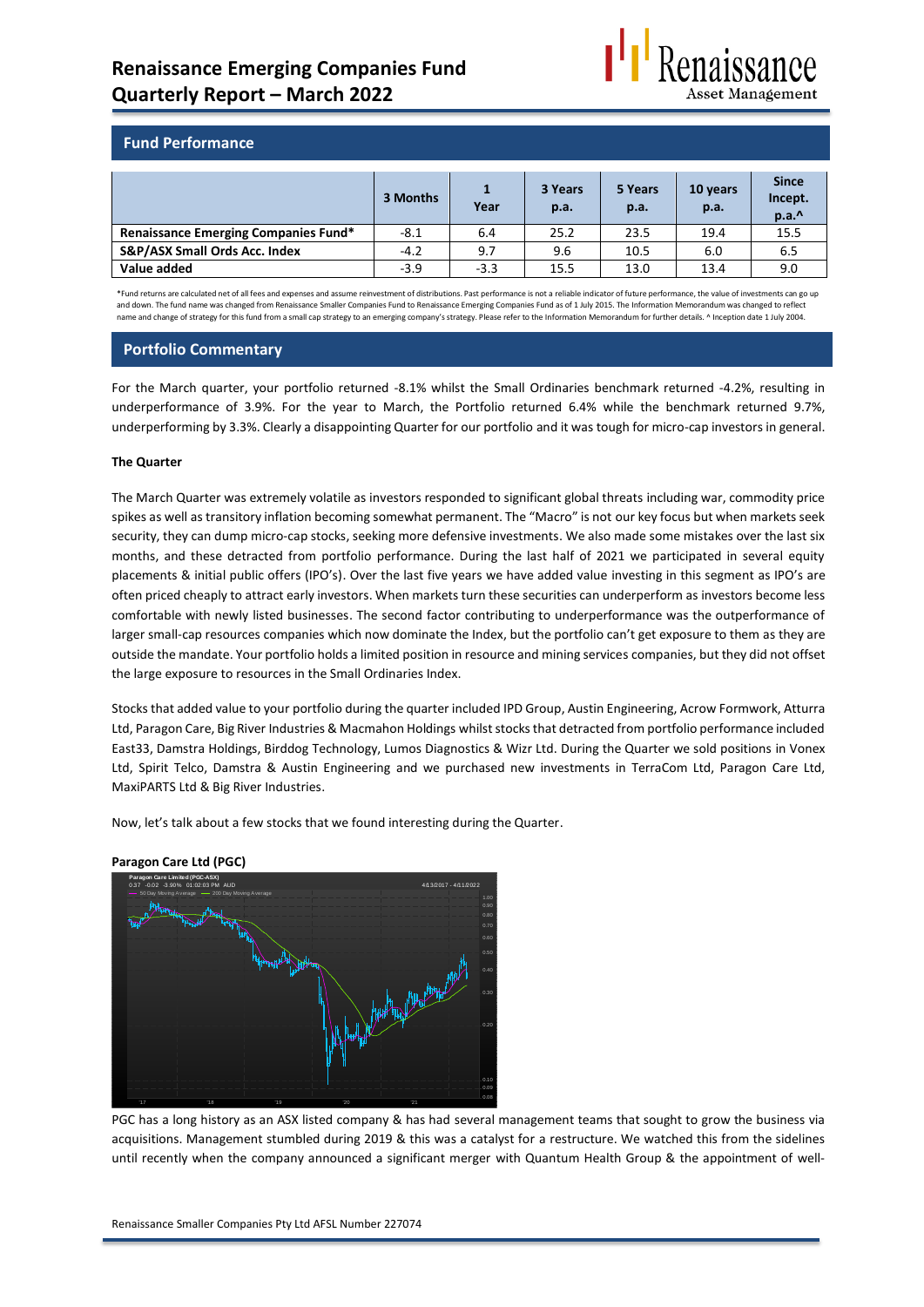

known industry executive Mark Hooper as the new CEO. We started acquiring stock during December 2021. The merger has now been implemented & Mr Hooper has started with PGC.

PGC is a distributor of products and consumables into the healthcare markets selling to aged care, hospitals and general medical. Quantum distributes equipment into similar markets but it also services dermatology, cosmetic medicine, operating theatres, ophthalmic, imaging and oncology. There is a significant overlap, and the merged entity should find revenue and cost synergies to drive returns for shareholders. Quantum has a distribution business in Asia and the merged group see opportunity in these markets.

PGC should start to deliver strong growth as they deliver on the merger and start to get revenue synergies, we expect group sales to exceed \$300m in the first full year (FY23). Trading on a 12X PER and an EV multiple of 8X, the valuation is very much undemanding.

#### **TerraCom Limited (TER)**



Some years ago, TER purchased the Blair Athol mine from RIO for \$1 and took the mine from care and maintenance into production. They also extended the life of the asset by further drilling and with current coal prices they look like geniuses. The company de-geared in the March Quarter and have now announced a dividend policy that will see shareholders rewarded. As a commodity we do have long term concerns regarding coal but these issues are extremely long term and as the world transitions to cleaner, more expensive energy sources traditional fossil fuels will remain highly priced.



The coal price is trading at record levels, and this is partially due to the politics of Russian sanctions. However, coal was tightening up before Russia's war in Ukraine. There is simply not a lot of new supply entering the market & even if Australian miners could get new mines approved, they are constrained by ports & shipping. New mine approvals are taking five to seven